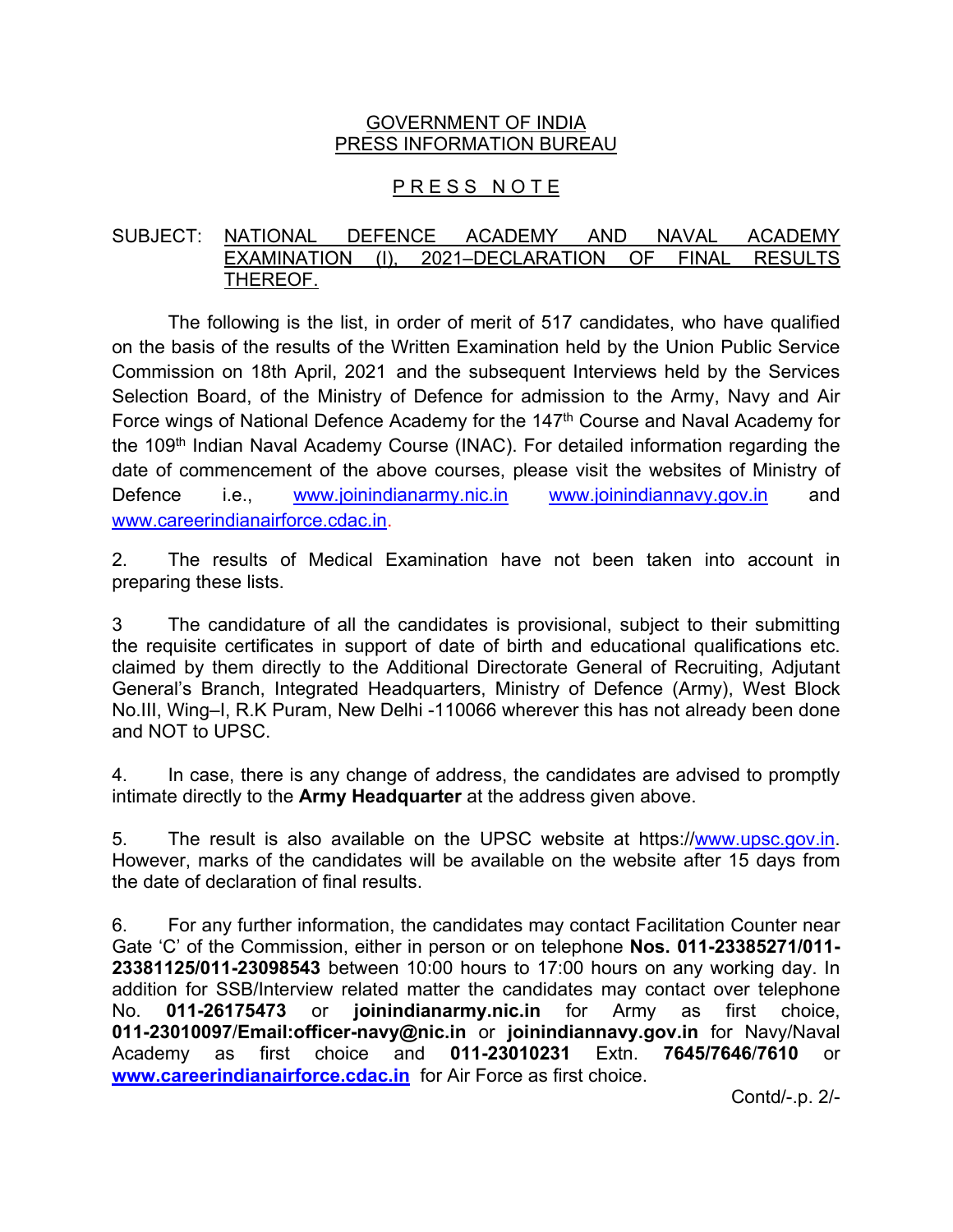| S.NO.                   | <b>ROLL NO</b> | <b>NAME</b>                   |
|-------------------------|----------------|-------------------------------|
| $\mathbf{1}$            | 1405765        | <b>OMKAR ASUTOSH</b>          |
| $\overline{c}$          | 0100737        | <b>ANISH</b>                  |
| $\overline{\mathbf{3}}$ | 0834792        | ROHAN VEER SINGH RAWAT        |
| $\overline{4}$          | 1404638        | <b>CHAITANYA PANDE</b>        |
| 5                       | 1200302        | <b>SREERAM LV</b>             |
| 6                       | 0808591        | PRIYANSHU                     |
| 7                       | 1409097        | PRATHAM KUNDU                 |
| $\,$ $\,$               | 3513057        | <b>SATTVIK NARAYAN</b>        |
| 9                       | 1200583        | K AJITH                       |
| 10                      | 0847613        | SIDDHANT JAKHAR               |
| 11                      | 1900602        | <b>ROHAN KUMAR</b>            |
| 12                      | 0856708        | <b>ADITYA TRIPATHI</b>        |
| 13                      | 1400612        | SHAURYA ADITYA PRAJAPATI      |
| 14                      | 0302458        | <b>SRIRAM MUNIPALLI</b>       |
| 15                      | 1900584        | <b>AMIT MANKOTIA</b>          |
| 16                      | 1414950        | <b>ANANTJEET MISHRA</b>       |
| 17                      | 3901149        | SHINDE SAUMITRA KRUSHNAKUMAR  |
| 18                      | 5408175        | PARVINDER SINGH BHATIA        |
| 19                      | 0500467        | VARAD PARAG DABIR             |
| 20                      | 5400645        | SHASHI SHEKHAR SINGH          |
| 21                      | 1531621        | RAJ GAURAV                    |
| 22                      | 1404622        | ABHINAV SINGH BHADORIA        |
| 23                      | 0230591        | <b>AKASH RANJAN</b>           |
| 24                      | 0814926        | <b>MOHIT JANGID</b>           |
| 25                      | 0830716        | <b>RONIT SINGH NEGI</b>       |
| 26                      | 0203467        | <b>ALOK YADAV</b>             |
| 27                      | 1125305        | AISHWARYA VARDHAN SONI        |
| 28                      | 1519195        | <b>KUMAR GAURAV</b>           |
| 29                      | 0301190        | <b>GANGADHAR S HIREMATH</b>   |
| 30                      | 1414742        | YATHARTH CHAUDHARY            |
| 31                      | 5000928        | <b>GUMMA VASANTH VARAHALA</b> |
| 32                      | 0807131        | TANUJ KUMAR DHAKERY           |
| 33                      | 1533360        | <b>ANISH KUMAR</b>            |
| 34                      | 1412914        | ADITYARAJ SINGH               |
| 35                      | 0833450        | <b>KSHITIJ MALIK</b>          |
| 36                      | 1413266        | ANURAG MISHRA                 |
| 37                      | 1413658        | SHASHVAT SINGH                |
| 38                      | 1404458        | JODHA THONGJAOMAYUM           |
| 39                      | 1405643        | NISHKAL DWIVEDI               |
| 40                      | 0510803        | ADITYA SANJAY BHAKARE         |
| 41                      | 1112813        | RAHUL CHOUDHARY               |
| 42                      | 1541837        | <b>AMAN KUMAR</b>             |
| 43                      | 1401157        | SHASHWAT SINGH                |
| 44                      | 0302747        | SAURYANSH PRATAP SINGH        |
| 45                      | 0851355        | <b>RISHABH RAJ</b>            |
| 46                      | 3513272        | <b>SANSHUBH SHARMA</b>        |
| 47                      | 1514103        | <b>ADARSH KUMAR PANDEY</b>    |
| 48                      | 0839761        | <b>SAHIL YADAV</b>            |
| 49                      | 2403044        | DEEPAK G                      |
| 50                      | 2646103        | SANIDHYA PANDEY               |
|                         |                |                               |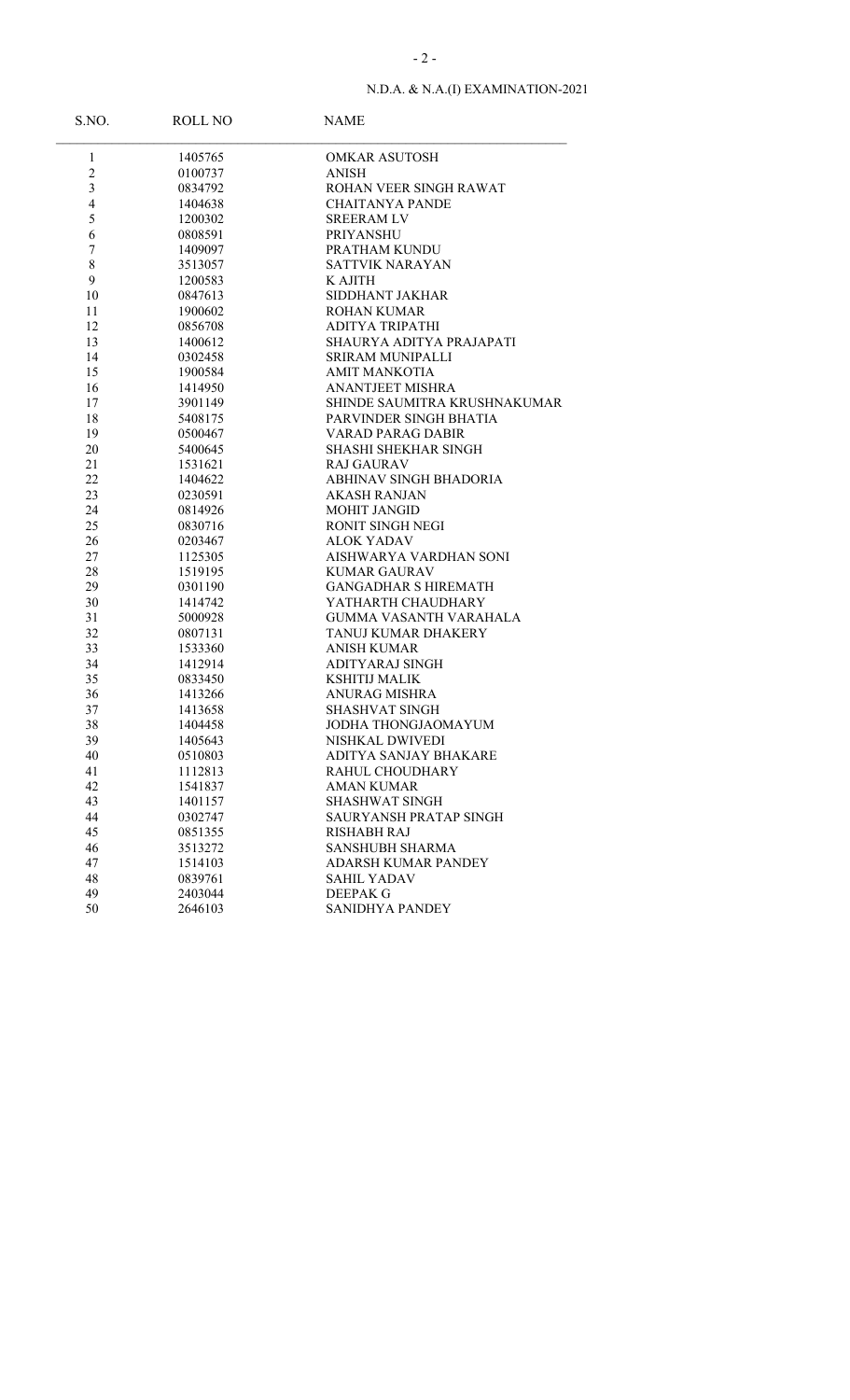| S.NO. | ROLL NO | <b>NAME</b>                   |
|-------|---------|-------------------------------|
| 51    | 3501353 | <b>SOUMIL ARORA</b>           |
| 52    | 3601452 | KAUSHAL VYAS                  |
| 53    | 0853922 | <b>ANUJ SINGH</b>             |
| 54    | 1529601 | SATYAJEET KUMAR               |
| 55    | 3400858 | ARYAN SHARMA                  |
| 56    | 5408283 | HARSH SHAKYA                  |
| 57    | 2648879 | AYUSH KUMAR JHA               |
| 58    | 1415090 | <b>FUZAIL KHAN</b>            |
| 59    | 0846237 | PRINCE KUMAR SINGH KUSHWAH    |
| 60    | 0840689 | AKSHAJ RAWAT                  |
| 61    | 0863279 | <b>JAIPRAKASH</b>             |
| 62    | 0500164 | HARDE ABHISHEK DHARMNATH      |
| 63    | 1107526 | JATIN BALYAN                  |
| 64    | 0857879 | ADARSH RANJAN                 |
| 65    | 1127489 | <b>SHOURYA PRATAP</b>         |
| 66    | 0810934 | NAMAN SHARMA                  |
| 67    | 0411369 | <b>ANUJ TIWARI</b>            |
| 68    | 0849999 | NIKHIL CHAUHAN                |
| 69    | 0404772 | ANOM MISHRA                   |
| 70    | 0801649 | <b>HARSH KUMAR</b>            |
| 71    | 1118184 | <b>ABHISHEK MAHALA</b>        |
| 72    | 0838512 | <b>AMAN THENUA</b>            |
| 73    | 0814236 | <b>TUSHAR SRIVASTAVA</b>      |
| 74    | 1532779 | <b>NAVEEN KUMAR</b>           |
| 75    | 3501744 | HARSH                         |
| 76    | 0214585 | <b>GOVINDA SINGH</b>          |
| 77    | 0848711 | ADITYA KUMAR BARAWAL          |
| 78    | 0606184 | <b>SUBHAJEET DE</b>           |
| 79    | 0829130 | RAHUL GAHLAWAT                |
| 80    | 1308306 | <b>ISHAN PATIL</b>            |
| 81    | 0504380 | AKSHAT PURUSHOTTAM GHOSH      |
| 82    | 3504486 | <b>BARJINDER SINGH</b>        |
| 83    | 1402793 | <b>ADITYA VIJAY KALE</b>      |
| 84    | 5101752 | SANDAKA CHAKRADHARI ARYAN RAJ |
| 85    | 4001031 | U SHARAN                      |
| 86    | 3500707 | <b>VINAYAK SHARMA</b>         |
| 87    | 2640044 | <b>ESHWAR SATHVIK SK</b>      |
| 88    | 3508904 | YUVRAJ SINGH TOMAR            |
| 89    | 1539277 | <b>AMRIT PAL SINGH</b>        |
| 90    | 0863087 | <b>SAMARTH BHATNAGAR</b>      |
| 91    | 3505775 | <b>NITIN MALIK</b>            |
| 92    | 5411671 | ROHIT DHYANI                  |
| 93    | 1415097 | <b>RAJVEER BISHNOI</b>        |
| 94    | 1521885 | <b>ANKIT KUMAR</b>            |
| 95    | 5101584 | <b>MIT MEHTA</b>              |
| 96    | 1400286 | ARCHIT SINGH PATYAL           |
| 97    | 3508628 | <b>SPARSHDEEP SINGH</b>       |
| 98    | 0514197 | ADITYA KISHORKUMAR LONKAR     |
| 99    | 5100369 | CH V N S S KARTHIK            |
| 100   | 3501073 | PARASDEEP SINGH KHOSA         |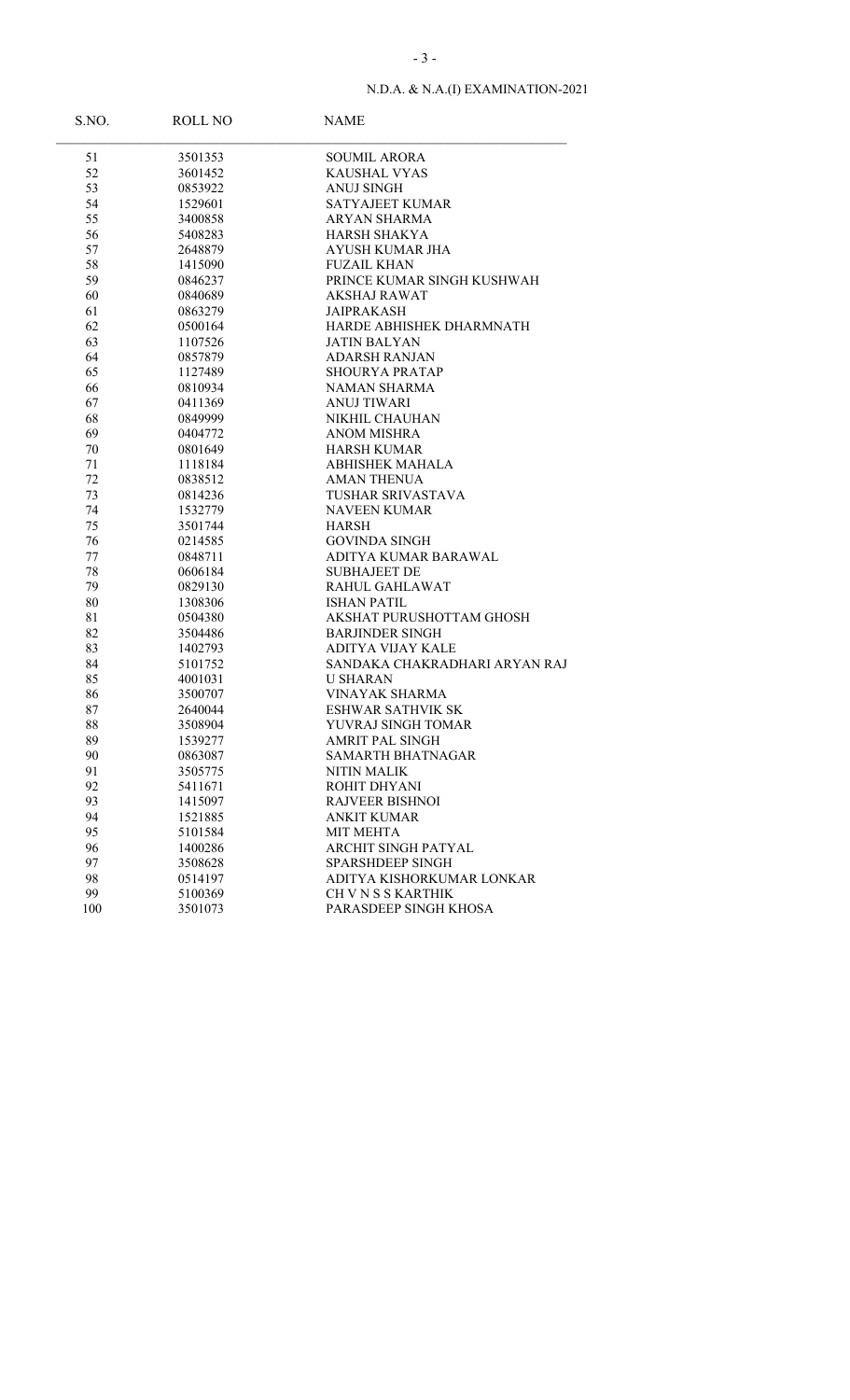| S.NO. | ROLL NO | <b>NAME</b>                    |
|-------|---------|--------------------------------|
| 101   | 1411278 | <b>ANSHUL BIJLWAN</b>          |
| 102   | 1404011 | UTKARSH SHIVAJI PATIL          |
| 103   | 1503504 | <b>ABHISHEK KUMAR</b>          |
| 104   | 3405150 | <b>ANURAG PANDEY</b>           |
| 105   | 0232195 | SHIVASHISH MISHRA              |
| 106   | 1408625 | PRATHAM SINGH                  |
| 107   | 1508910 | <b>GAUTAM KUMAR</b>            |
| 108   | 1546035 | <b>SANDIP KUMAR</b>            |
| 109   | 3509224 | LUCKY YADAV                    |
| 110   | 5102497 | KAUSHIK GIRISH VAKIL           |
| 111   | 1308997 | <b>GHATPANDE ATHARVA VAMAN</b> |
| 112   | 0700025 | <b>SHIVAM KUMAR</b>            |
| 113   | 0821160 | DESH DEEPAK MISHRA             |
| 114   | 3516012 | PRABHNOOR SINGH NARANG         |
| 115   | 1308038 | MEHER AJINKYA SANJAY           |
| 116   | 3601804 | SUYASH RAJENDRA NULLE          |
| 117   | 0301858 | <b>SACHIN B</b>                |
| 118   | 0103109 | CHAUHAN SWAYAM LALITKUMAR      |
| 119   | 5102638 | <b>ABHAY UDUPA</b>             |
| 120   | 1128056 | <b>SHUBHAM LAKHLAN</b>         |
| 121   | 5409912 | AAYUSHMAAN SINGH DARMWAL       |
| 122   | 0820021 | YASH SHARMA                    |
| 123   | 4101927 | NITESH KUMAR VERMA             |
| 124   | 4102036 | PUSHPENDRA SINGH               |
| 125   | 0406251 | ISHAAN MUDGAL                  |
| 126   | 3505525 | <b>ARASTU DALAL</b>            |
| 127   | 5100972 | KASIREDDY S V T TEJESH         |
| 128   | 3400679 | <b>VIVAN UPADHYAY</b>          |
| 129   | 1308027 | SANKET POKHARKAR               |
| 130   | 4400464 | THOUNAOJAM NIBESH SINGH        |
| 131   | 0301328 | <b>AVINASH PANDEY</b>          |
| 132   | 1545788 | <b>AMIT KUMAR</b>              |
| 133   | 0858229 | UTKRISHT SINGH                 |
| 134   | 1304186 | <b>HARIOM RAI</b>              |
| 135   | 0221927 | <b>HARSH PANDEY</b>            |
| 136   | 2609478 | SUSHANT KUMAR SINGH            |
| 137   | 3903270 | SOMASHEKHAR B BIRADAR          |
| 138   | 0200161 | <b>ASHUTOSH PANDEY</b>         |
| 139   | 0303436 | PRATEEK PANDEY                 |
| 140   | 1406559 | <b>SHAURYA SHEKHAR</b>         |
| 141   | 0600992 | <b>ONKAR YADAV</b>             |
| 142   | 4104916 | DIVYANSH SINGH                 |
| 143   | 1115681 | <b>BHAVISHYA SOLANKI</b>       |
| 144   | 5408086 | <b>NAMAN JOSHI</b>             |
| 145   | 2628861 | ADITYA CHAUDHARY               |
| 146   | 3501712 | <b>AAGMANDEEP SINGH</b>        |
| 147   | 0506165 | <b>ROHIT BHORE</b>             |
| 148   | 0848661 | <b>HARSH TYAGI</b>             |
| 149   | 5001387 | MALLARI HITESH CHANDRA         |
| 150   | 1200089 | <b>VISHAL YADAV</b>            |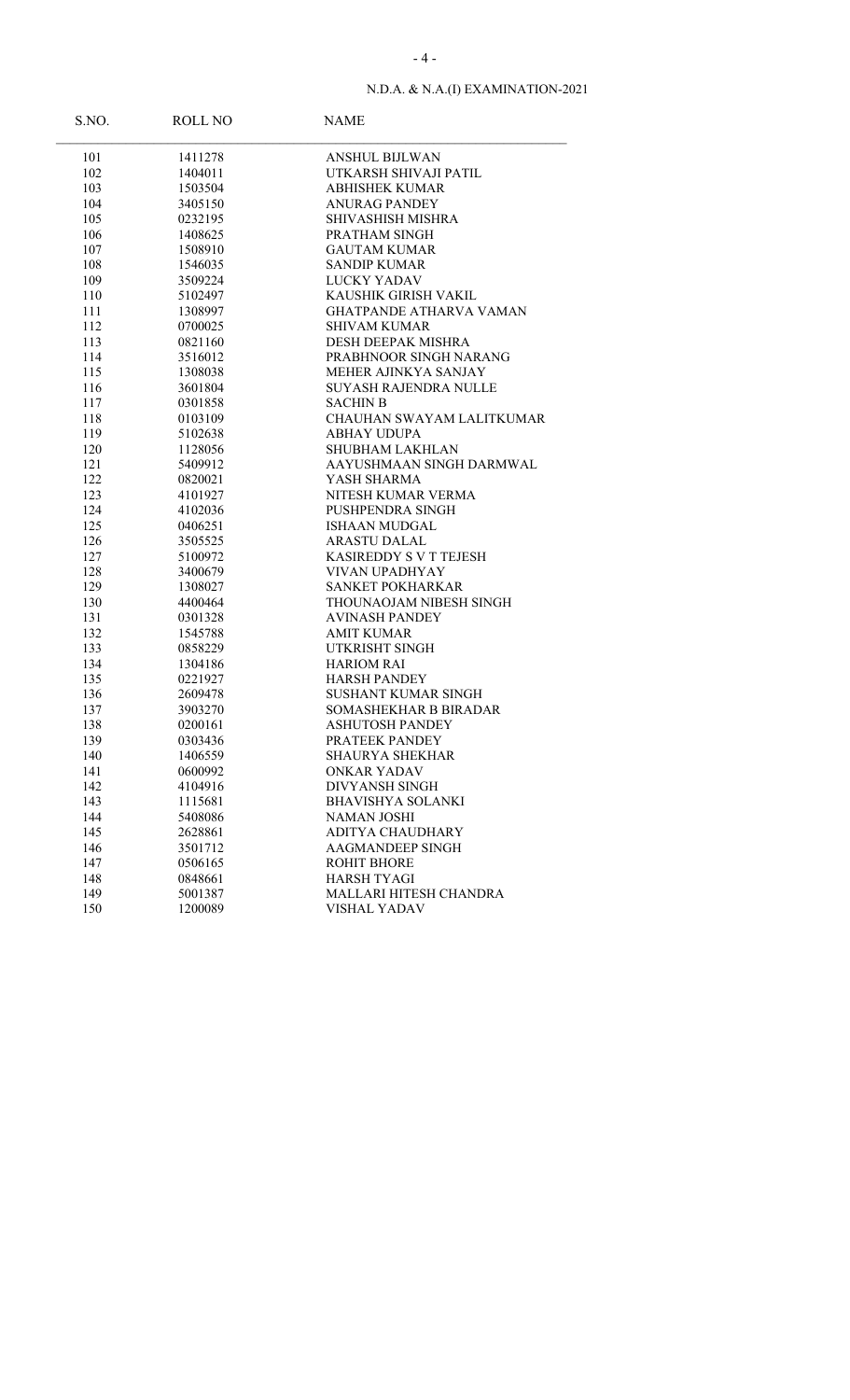| S.NO. | ROLL NO | NAME                      |
|-------|---------|---------------------------|
| 151   | 1702581 | AKASH SHARMA              |
| 152   | 0414498 | <b>GAUTAM RATHORE</b>     |
| 153   | 0412444 | <b>SUDHANSHU SINGH</b>    |
| 154   | 4001274 | SAMANYU BHUMI REDDY       |
| 155   | 1546578 | <b>HIMANSHU RAJ</b>       |
| 156   | 1403048 | SANSKAR THAPA             |
| 157   | 3516261 | PRASHANT KUMAR SINGH      |
| 158   | 3514029 | PRIYANSHU PARMAR          |
| 159   | 3506845 | <b>SOHAN</b>              |
| 160   | 0842231 | <b>RISHABH GAUTAM</b>     |
| 161   | 3502092 | DAKSH                     |
| 162   | 4000206 | <b>S SANJEEV SUJAY</b>    |
| 163   | 0856745 | <b>HARSH SHARMA</b>       |
| 164   | 1900581 | <b>SAGAR SURESH</b>       |
| 165   | 0200878 | <b>SUMIT GUPTA</b>        |
| 166   | 0211362 | AKHILESH PRATAP SINGH     |
| 167   | 1412449 | SIDDHANT AVINASH PAWAR    |
| 168   | 1413886 | SAGAR                     |
| 169   | 1406811 | <b>ABHAY SINGH</b>        |
| 170   | 1700638 | DEEPANSHU                 |
| 171   | 0505438 | <b>GAURAV SINGH BISHT</b> |
| 172   | 0800676 | <b>TAAPAS PANDEY</b>      |
| 173   | 1702906 | <b>AARAV MODGIL</b>       |
| 174   | 3901937 | PRATIK ANILKUMAR BANG     |
| 175   | 1701240 | <b>ARYAN CHAUHAN</b>      |
| 176   | 0831854 | <b>ZUBIN JAIN</b>         |
| 177   | 5406906 | <b>TANUJ MEHRA</b>        |
| 178   | 5103952 | <b>NALIN KHARE</b>        |
| 179   | 5104430 | P V S M CHANDRA REDDY     |
| 180   | 0824050 | <b>GAURAV</b>             |
| 181   | 1533815 | RAJ KUMAR                 |
| 182   | 0801480 | <b>CHETAN JOSHI</b>       |
| 183   | 0223014 | AYUSH KUMAR SINGH         |
| 184   | 4101622 | YASH RAJ PANDEY           |
| 185   | 0221971 | SHUBHAM SINGH             |
| 186   | 1108463 | <b>BHAWANI SINGH</b>      |
| 187   | 1302004 | <b>MOHIT TAWADE</b>       |
| 188   | 3512316 | ANSHUL KADYAN             |
| 189   | 0848930 | SATPAL ARYA               |
| 190   | 0823420 | HARSH CHOUDHARY           |
| 191   | 4000995 | <b>MLOGANESHAN</b>        |
| 192   | 1100060 | <b>ANKIT CHOUDHARY</b>    |
| 193   | 0102712 | HARSH PRATAP SINGH        |
| 194   | 1414857 | AAKASH GOSWAMI            |
| 195   | 1201884 | UTPAL KUMAR               |
| 196   | 1100053 | <b>ANURAG KUMAR</b>       |
| 197   | 3507447 | <b>GURMUKH SINGH</b>      |
| 198   | 3403852 | NISHANT KUMAR             |
| 199   | 0504763 | CHINMAY HEMANT FATING     |
| 200   | 0403897 | RACHIT SHARMA             |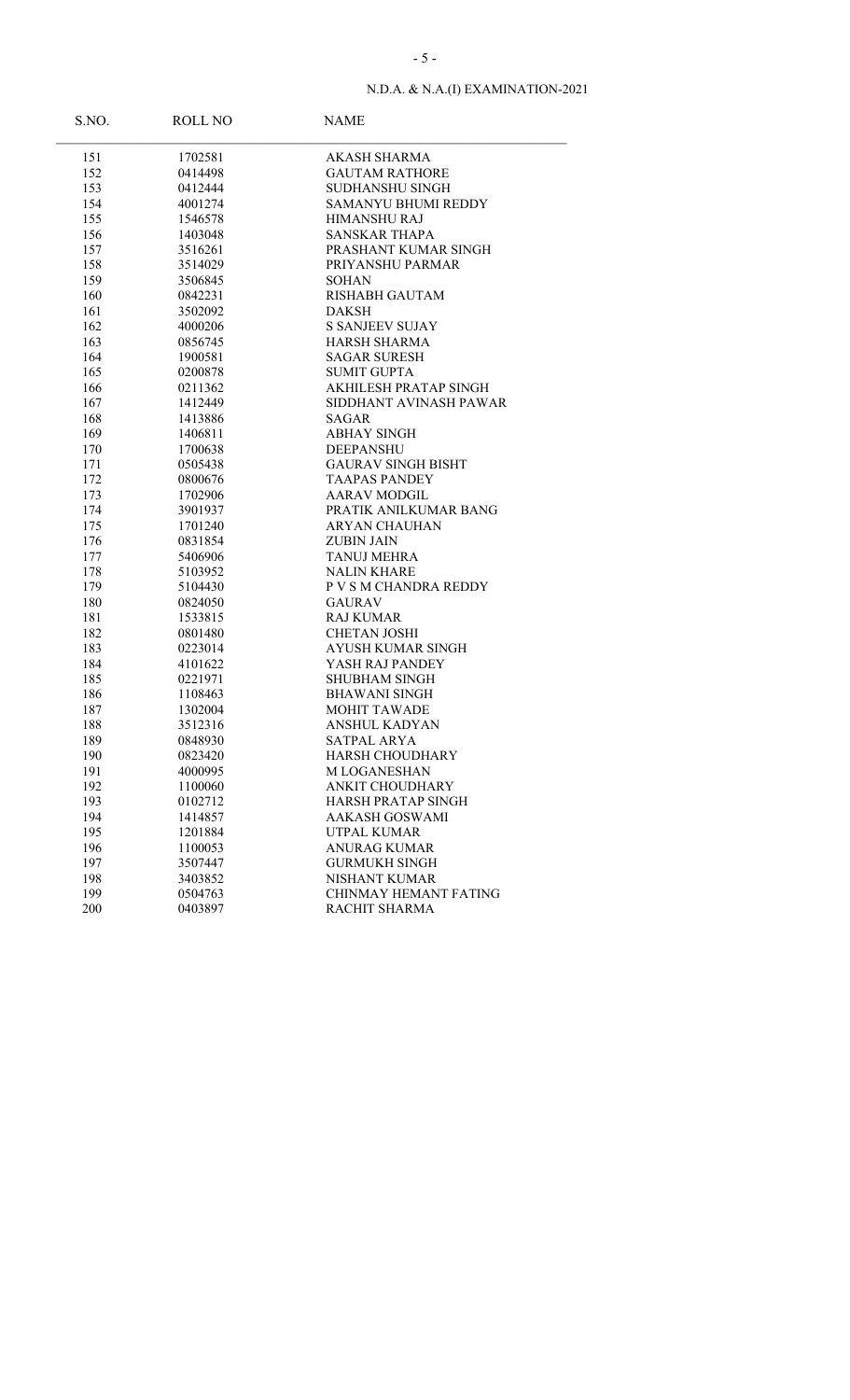| S.NO.      | <b>ROLL NO</b>     | <b>NAME</b>                          |
|------------|--------------------|--------------------------------------|
| 201        | 1302976            | <b>SHAHU DESHMUKH</b>                |
| 202        | 5404443            | АВНАҮ РАТНАК                         |
| 203        | 0231057            | ADITYA KISHORE SINGH                 |
| 204        | 1129015            | <b>AJAY RATHORE</b>                  |
| 205        | 3502619            | VYOM YADAV                           |
| 206        | 1105544            | <b>ARIN NARESH</b>                   |
| 207        | 1522130            | <b>GAUTAM KUMAR</b>                  |
| 208        | 2618328            | <b>AMAN SHUKLA</b>                   |
| 209        | 1515259            | <b>DINKU SONI</b>                    |
| 210        | 5402410            | <b>AKHILESH SINGH</b>                |
| 211        | 1402244            | <b>M VICKRAM</b>                     |
| 212        | 3513230            | ADITYA VARDHAN SHARMA                |
| 213        | 0603551            | ABHISHEK PAL                         |
| 214        | 0300032            | <b>T GAURAV</b>                      |
| 215        | 3500270            | <b>SUKHDEV SINGH GILL</b>            |
| 216        | 1542991            | <b>ADITYA KUMAR DUBEY</b>            |
| 217        | 1505973            | <b>SARDAR PATEL</b>                  |
| 218        | 1700626            | <b>KUNAL</b>                         |
| 219        | 0100046            | <b>ARYAN PUNDIR</b>                  |
| 220        | 3902948            | <b>BALBIR SINGH</b>                  |
| 221        | 0103168            | THUMMAR DIXIT MAGANBHAI              |
| 222        | 2606611            | DRISHTANT SINGH SENGAR               |
| 223        | 0846712            | TANISHQ SUNARIA                      |
| 224        | 5101887            | <b>B UDAY KUMAR</b>                  |
| 225        | 3902499            | SHEELSEN PANDURANGA DODAMANI         |
| 226        | 2609537            | <b>SHIVANG PANDEY</b>                |
| 227        | 4600150            | RICKCHEN BURAGOHAIN                  |
| 228        | 1108248            | CHHAYANSH VASHISHTHA                 |
| 229        | 3903037            | SANJAY GOVINDGOUDA HALEMANI          |
| 230        | 0413566            | UDIT GIRI                            |
| 231        | 3900176            | <b>ARJUN SINGH</b>                   |
| 232        | 1403487            | SIDDARTH SINGH DUSAD                 |
| 233        | 0813188            | <b>AYUSH SARDANA</b>                 |
| 234        | 1114291            | <b>KARAN SINGH RATHORE</b>           |
| 235        | 0820732            | DIVYANSH VERMA                       |
| 236        | 0514829            | <b>GORE ADITYA RAJAN</b>             |
| 237        | 1119178            | <b>SHIVAM</b><br><b>TUSHAR TALAN</b> |
| 238<br>239 | 0860363<br>5201291 | SHIVAM SHARMA                        |
|            |                    | <b>NITIN KUMAR</b>                   |
| 240<br>241 | 0856075<br>0848323 | <b>BINEET KUMAR</b>                  |
| 242        | 0808968            | <b>ABHISHEK</b>                      |
| 243        | 1100482            | <b>HIMANSHU MAAKAR</b>               |
| 244        | 1003831            | MANTHAN ANKUSH KONALE                |
| 245        | 1116383            | <b>JAYANT DETHA</b>                  |
| 246        | 5202230            | <b>DIVAKAR</b>                       |
| 247        | 1131982            | <b>ANURAG SINGH</b>                  |
| 248        | 0841151            | <b>MUDIT CHAUDHARY</b>               |
| 249        | 0827529            | ROHIT BHASKAR                        |
| 250        | 0600550            | PRATEEK RAJ SINGH                    |
|            |                    |                                      |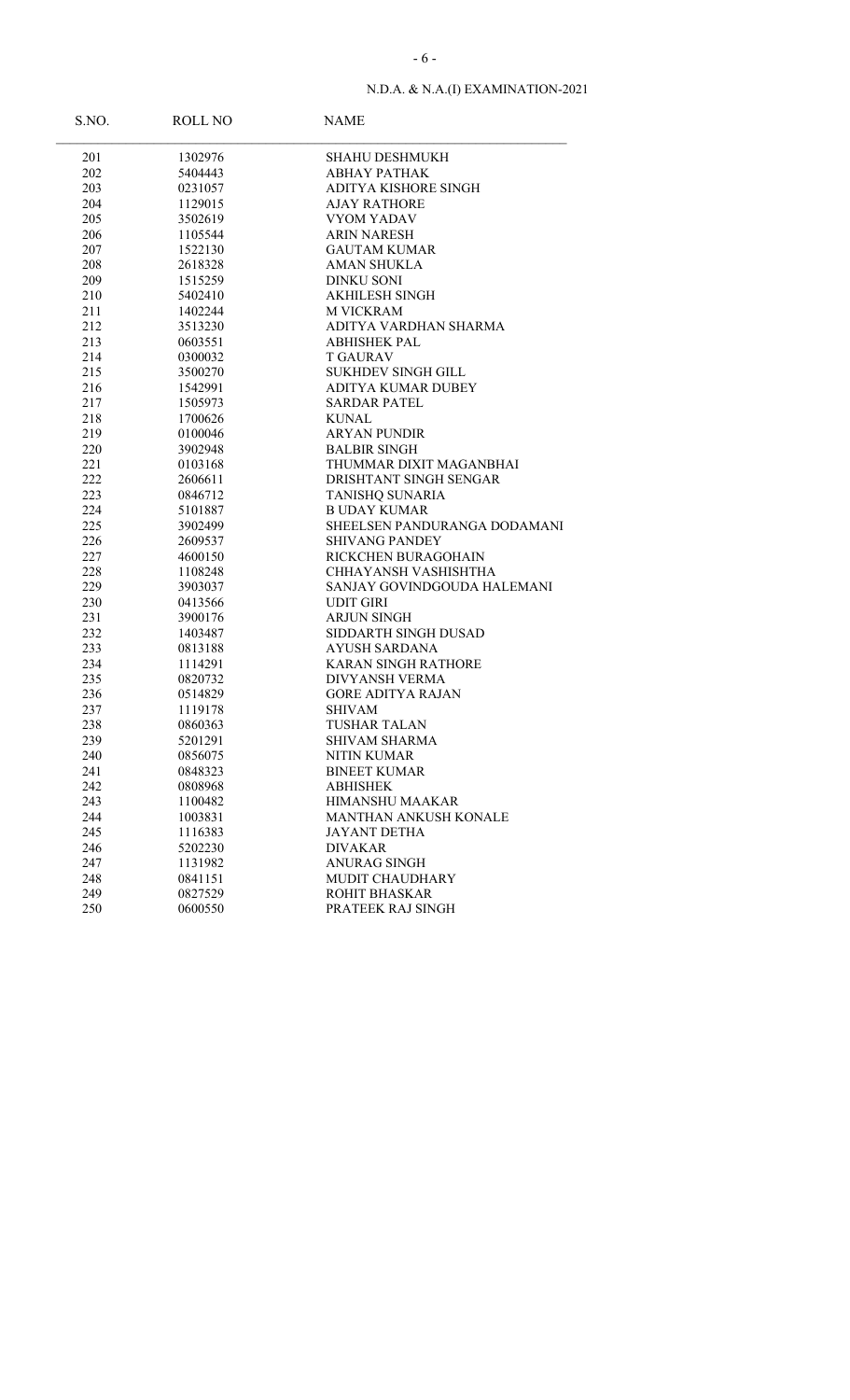| S.NO.      | ROLL NO            | <b>NAME</b>                                |
|------------|--------------------|--------------------------------------------|
| 251        | 0507106            | NAYAK YASH NAYAK                           |
| 252        | 2626977            | YUVRAJ SINGH CHAUHAN                       |
| 253        | 2644034            | <b>AMIT KUMAR</b>                          |
| 254        | 1126647            | <b>DIVAY</b>                               |
| 255        | 3900114            | SAHIL SALIM SHAIKH                         |
| 256        | 0850270            | <b>ARJUN MISHRA</b>                        |
| 257        | 3510577            | <b>DEVANSH VATS</b>                        |
| 258        | 1307803            | <b>HARLE CHANDAN</b>                       |
| 259        | 2641130            | DEVANSH SHUKLA                             |
| 260        | 0512396            | EESHAN AJAYKUMAR KHARRA                    |
| 261        | 0604370            | ANKUSH JHA                                 |
| 262        | 0861608            | BADAL                                      |
| 263        | 2615992            | <b>RITU RAJ KUMAR</b>                      |
| 264        | 1402467            | <b>MRIDUL JOSHI</b>                        |
| 265        | 1405459            | <b>SPARSH BARTHWAL</b>                     |
| 266        | 0221215            | HARSH KUMAR SHARMA                         |
| 267        | 0100326            | HET NARESH KUMAR PATEL                     |
| 268        | 2603030            | <b>AGRIM TIWARI</b>                        |
| 269        | 0301002            | <b>SAMARTHA S RAO</b>                      |
| 270        | 1518791            | <b>MANINDRA KUMAR</b>                      |
| 271        | 0606471            | <b>BISHAL GUPTA</b>                        |
| 272        | 3601364            | <b>ARCHIES ABHAY PARAB</b>                 |
| 273        | 5407288            | <b>VAIBHAV RAJ</b>                         |
| 274        | 0809622            | AMAN KUMAR SINHA                           |
| 275        | 5200964            | VIJAY KUMAR PRAJAPAT                       |
| 276        | 0811324            | YASH BAHUGUNA                              |
| 277        | 0816637            | <b>NEERAJ KUMAR</b>                        |
| 278        | 0104067            | <b>LAKSIN PATEL</b>                        |
| 279        | 1003594            | SAI ANIRUDH PYDIPATI                       |
| 280        | 4200075            | <b>DEEP THAPA</b>                          |
| 281        | 0863326            | <b>VISHWAS YADAV</b>                       |
| 282        | 3504708            | ANURAG KUMAR                               |
| 283        | 0900937            | OKRAM GYANESHWOR SINGH                     |
| 284        | 0512540            | <b>AMANN J BHAMARE</b>                     |
| 285        | 3601395            | NAMAN THAKUR                               |
| 286        | 0222294            | ALOK NARAYAN SINGH                         |
| 287        | 0700607            | <b>KARANPAL SINGH</b>                      |
| 288<br>289 | 0813161            | YUGANDHAR<br><b>BAIRAGONI NIHANTH GOUD</b> |
|            | 1003555<br>1405415 |                                            |
| 290<br>291 |                    | VARUN DANDRIYAL<br><b>ABHISHEK TOMAR</b>   |
| 292        | 0842483<br>0506001 | <b>JOHAN GEORGE</b>                        |
| 293        | 3504320            | <b>KUSH PANDEYA</b>                        |
| 294        | 1504943            | DEEPAK KUMAR                               |
| 295        | 2646158            | PRAVEEN KUMAR SINGH                        |
| 296        | 1112747            | <b>LAKSHYA PRAVEEN</b>                     |
| 297        | 0900363            | <b>JAYISHNU THAKURIA</b>                   |
| 298        | 1114093            | PRAVESH KUMAR                              |
| 299        | 3509911            | KANISHK SHARMA                             |
| 300        | 0301898            | <b>G PRATYUSH</b>                          |
|            |                    |                                            |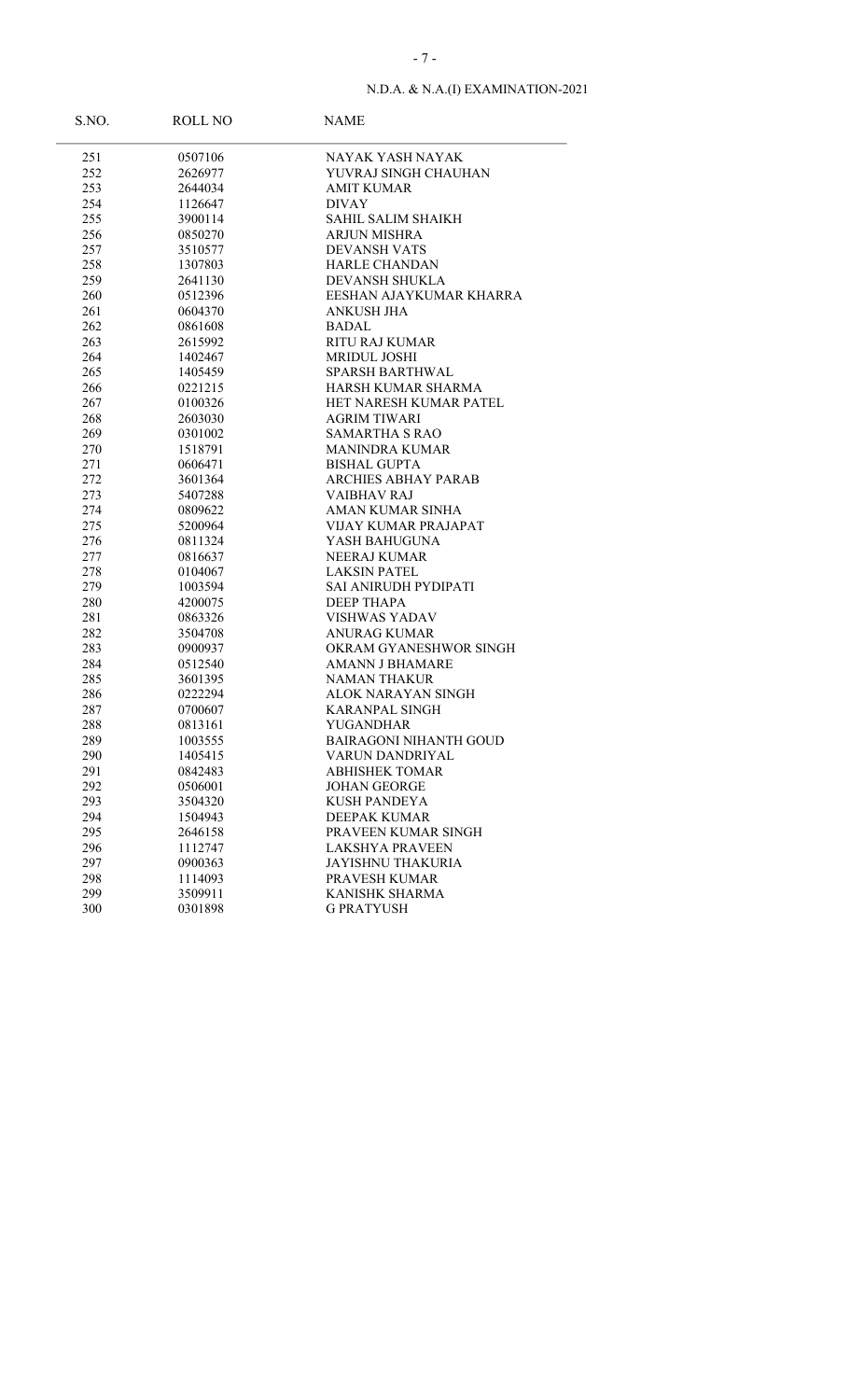| S.NO. | <b>ROLL NO</b> | <b>NAME</b>                    |
|-------|----------------|--------------------------------|
| 301   | 1113769        | PRINCE SINGH                   |
| 302   | 0214563        | <b>MIHIR RAMAN</b>             |
| 303   | 1129117        | <b>DISHANK YADAV</b>           |
| 304   | 0845825        | <b>PRAVEEN</b>                 |
| 305   | 1902932        | <b>ADITH S</b>                 |
| 306   | 2609016        | <b>MUMUKSHU VERMA</b>          |
| 307   | 5410419        | <b>ARYAN</b>                   |
| 308   | 0813236        | <b>SONU KUMAR</b>              |
| 309   | 5404776        | <b>ANKIT SINGH</b>             |
| 310   | 0802032        | <b>AJAY SINGH GURJAR</b>       |
| 311   | 2405060        | VISHNU K K                     |
| 312   | 0302760        | MACHETTIRA YASHAS PRAMODH      |
| 313   | 0405908        | KARTIKEYA AGNIHOTRI            |
| 314   | 1512342        | AMAN KUMAR BINDRA              |
| 315   | 1512644        | YASH RAJ SONI                  |
| 316   | 2408594        | <b>AJUL R KRISHNAN</b>         |
| 317   | 3501205        | ARSH DHIMAN                    |
| 318   | 0817426        | <b>RACHIT SINGH</b>            |
| 319   | 1408686        | <b>ASISH KUMAR</b>             |
| 320   | 1120858        | DHRUV SINGH MAHAR              |
| 321   | 0821825        | <b>AMIT SHARMA</b>             |
| 322   | 0813629        | <b>VINAY KUMAR</b>             |
| 323   | 1412140        | <b>TUSHAR SHARMA</b>           |
| 324   | 5406579        | NEEL SHARMA                    |
| 325   | 3501536        | DIGVIJAYA                      |
| 326   | 2407729        | <b>UTSAV RAI</b>               |
| 327   | 2608839        | <b>SAMEER BUDHA</b>            |
| 328   | 3507492        | <b>AAYUSH</b>                  |
| 329   | 0401031        | YASH KALRA                     |
| 330   | 1113982        | ANKIT                          |
| 331   | 4000296        | <b>B POOVARASAN</b>            |
| 332   | 0302425        | VIVEK K M                      |
| 333   | 1109129        | <b>UDAYVEER SINGH NEGI</b>     |
| 334   | 0813525        | <b>ADITYA SINGH TOMAR</b>      |
| 335   | 1411243        | PRANSURYA BHATT                |
| 336   | 0204953        | ADITYA KUMAR RAVI              |
| 337   | 2636366        | PRATEEK GUPTA                  |
| 338   | 0811943        | <b>SHRESHTH ISSAR</b>          |
| 339   | 0218301        | SUDHANSHU TIWARI               |
| 340   | 3509060        | <b>SURAJ VERMA</b>             |
| 341   | 0504397        | AASHIRWAD KUMAR AAYUSH         |
| 342   | 1119113        | PRIYANSHU VASHISHTHA           |
| 343   | 4106102        | <b>SHLOK RAJ SINGH</b>         |
| 344   | 3507420        | ROMIT SHARMA                   |
| 345   | 0807994        | <b>ARYAN TOMAR</b>             |
| 346   | 0811278        | <b>ADITYA JAIN</b>             |
| 347   | 1408232        | SHASHANK SINGH BISHT           |
| 348   | 1201771        | <b>SACHIN KUMAR SINGH</b>      |
| 349   | 0407507        | TILAK SHARMA                   |
| 350   | 3506213        | <b>UDAY PARTAP SINGH HAYER</b> |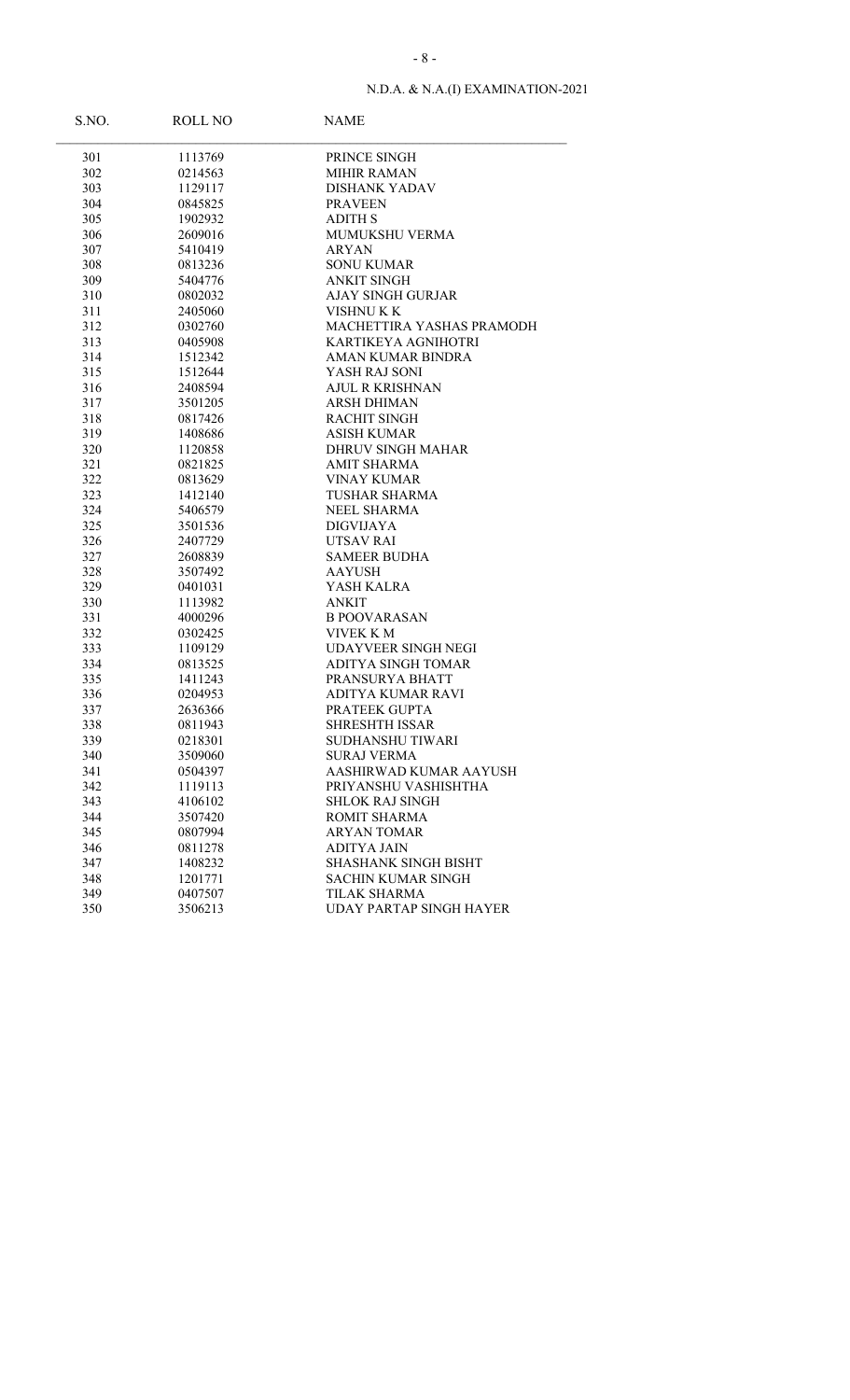| S.NO. | ROLL NO | <b>NAME</b>                    |
|-------|---------|--------------------------------|
| 351   | 0819357 | SHUBHAM RAWAT                  |
| 352   | 0506264 | PREMKUMAR JOGDAND              |
| 353   | 0511447 | <b>BIDKAR SIDDHANT SANDEEP</b> |
| 354   | 0303239 | ADITYA RAJ KUMAR               |
| 355   | 3501485 | <b>AVINASH KUMAR</b>           |
| 356   | 0103778 | HEMAL MUKESHKUMAR SHRIMALI     |
| 357   | 1409310 | NIKHIL LATIYAN                 |
| 358   | 0901255 | <b>ELIAS HAQUE</b>             |
| 359   | 1502184 | <b>MANISH KUMAR</b>            |
| 360   | 0102012 | <b>ANUP SINGH YADAV</b>        |
| 361   | 0838382 | <b>MAYANK NARWAL</b>           |
| 362   | 1000827 | SHUBHAM PRIYADARSHI SINGH      |
| 363   | 3501602 | <b>AVDESH AWASTHI</b>          |
| 364   | 0303463 | <b>AAYUSH SAIPRASAD</b>        |
| 365   | 3402114 | <b>ACHYUT MENGI</b>            |
| 366   | 0841765 | ABHISHEK KUMAR MISHRA          |
| 367   | 3502687 | <b>GURKIRT SINGH</b>           |
| 368   | 0859429 | <b>MAHESH SHARMA</b>           |
| 369   | 3511930 | <b>ADITYA SHARMA</b>           |
| 370   | 1412517 | ANSHUMAN NAKOTI                |
| 371   | 0848175 | DEEPAK CHOUDHARY               |
| 372   | 1401513 | <b>AYUSH UNIYAL</b>            |
| 373   | 4001298 | S ANANTHA KUMAAR               |
| 374   | 0302220 | <b>SHUBHAM KUMAR</b>           |
| 375   | 0804337 | <b>ANIMESH RATHOR</b>          |
| 376   | 1006179 | PRATYUSH DAS                   |
| 377   | 4100554 | <b>ARJUN SINGH</b>             |
| 378   | 1520489 | <b>SAURABH KUMAR</b>           |
| 379   | 4000288 | ATHUL KRISHNA                  |
| 380   | 1309073 | JAGTAP SHREYASH VIDYADHAR      |
| 381   | 4103976 | ANURAG PANDEY                  |
| 382   | 0834343 | PRADYUMN CHAUDHARY             |
| 383   | 1109557 | NIKHIL SHUKLA                  |
| 384   | 3511956 | <b>JASHANDEEP SINGH</b>        |
| 385   | 0828354 | <b>VIVEK GIRI</b>              |
| 386   | 0301390 | AKSHAT ROY                     |
| 387   | 3903232 | VINIT RAMESH YALAMELI          |
| 388   | 2633161 | AYUSH CHAHAR                   |
| 389   | 1118165 | <b>LAKSHIT SAIN</b>            |
| 390   | 5411728 | RISHABH SHUKLA                 |
| 391   | 0102013 | <b>NIRAV KUMAR</b>             |
| 392   | 5102209 | <b>AJIT KUMAR</b>              |
| 393   | 4105517 | MOHAMMAD SULTAN ALI            |
| 394   | 1505781 | <b>CHANDRAMANI RAJ</b>         |
| 395   | 3504133 | <b>ARSHDEEP SINGH</b>          |
| 396   | 1413405 | <b>SURAJ SINGH</b>             |
| 397   | 5402966 | PANKAJ SINGH PANU              |
| 398   | 0301150 | <b>MOHIT MISHRA</b>            |
| 399   | 1543090 | PRASHANT KUMAR                 |
| 400   | 1125806 | ABHIRAJ SINGH                  |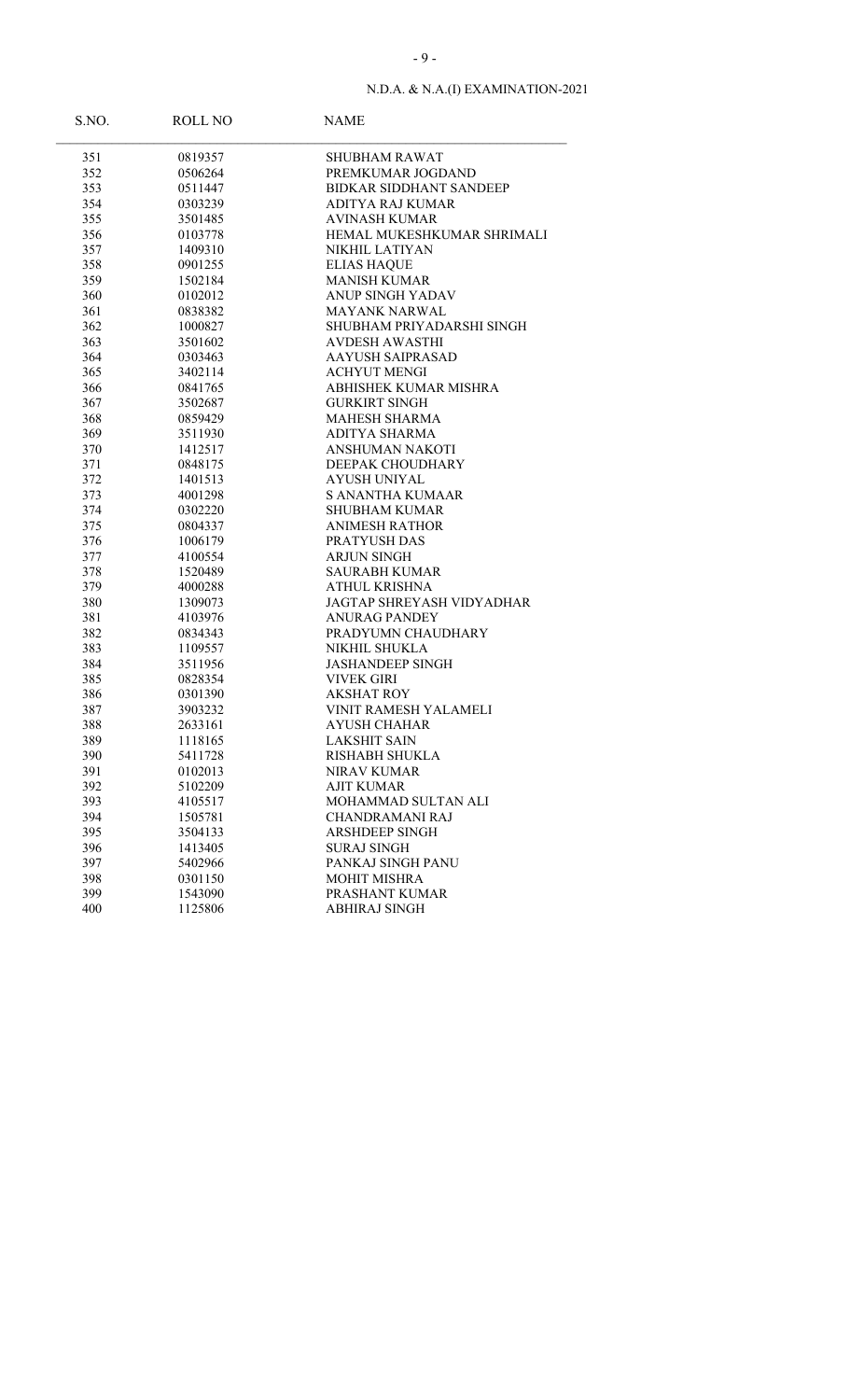| S.NO. | ROLL NO | <b>NAME</b>                  |
|-------|---------|------------------------------|
| 401   | 4107656 | PRIYANSH PRATAP SINGH        |
| 402   | 0838281 | AKSHAY KUMAR                 |
| 403   | 2623201 | PRABHAT SINGH                |
| 404   | 1514473 | <b>SARTHAK KUMAR</b>         |
| 405   | 0847574 | MOHIT SINGH CHAUHAN          |
| 406   | 0500406 | PRASHANT H CHIRKE            |
| 407   | 5411244 | <b>SANKET CHAND</b>          |
| 408   | 1600112 | PRATEEK SINGH                |
| 409   | 0850598 | <b>BHAVISHYA</b>             |
| 410   | 0848149 | <b>DEVANSH PRATAP</b>        |
| 411   | 2604915 | <b>DEVANSH MISHRA</b>        |
| 412   | 1124604 | <b>ANKIT</b>                 |
| 413   | 0854766 | <b>MADHUR TYAGI</b>          |
| 414   | 0701706 | DIBYARANJAN MOHANTY          |
| 415   | 2640689 | <b>ISHAN PANDEY</b>          |
| 416   | 0829954 | <b>SAKSHAM PARASHAR</b>      |
| 417   | 0808113 | DEEPAK ATTRI                 |
| 418   | 0407711 | <b>ATHARVA YEOLE</b>         |
| 419   | 1303055 | <b>AMIT CHAVHAN</b>          |
| 420   | 0412637 | VIKRAM DHAKAD                |
| 421   | 0830180 | AMAN                         |
| 422   | 5406198 | <b>GARVIT KOHLI</b>          |
| 423   | 4103596 | ADITYA KUMAR BURNWAL         |
| 424   | 2614394 | <b>NAMAN KUMAR PANDEY</b>    |
| 425   | 2606685 | RATNESH KUMAR SINGH          |
| 426   | 1200805 | SRIKESH G KRISHNAN           |
| 427   | 0303434 | PRAVEEN YADAV                |
| 428   | 0303055 | <b>IRANNA R PATIL</b>        |
| 429   | 0814135 | SANIDHYA BONTHIYAL           |
| 430   | 0504466 | SHAURYA SHARMA               |
| 431   | 0827658 | NETRAPAL SINGH               |
| 432   | 0813541 | YUVRAJ SHARMA                |
| 433   | 0819440 | <b>AZAD SINGH</b>            |
| 434   | 0301929 | MIHIR GOSWAMI                |
| 435   | 0504026 | <b>SAHIL MANSING POPHALE</b> |
| 436   | 0864401 | HARSHVARDHAN KUSHWAH         |
| 437   | 0412505 | <b>HARPAL SINGH</b>          |
| 438   | 4110043 | <b>AYUSH KUMAR</b>           |
| 439   | 0209542 | SURYA PRAKASH CHAURASIA      |
| 440   | 0804001 | <b>DIVYANSH SWARNKAR</b>     |
| 441   | 0816472 | <b>MRADUL SHARMA</b>         |
| 442   | 5200593 | <b>ABHISHEK</b>              |
| 443   | 3509734 | <b>GAURAV KUMAR JHA</b>      |
| 444   | 3501634 | <b>ARIN PARTH ATTRI</b>      |
| 445   | 2400006 | SRIKANT JAJULA               |
| 446   | 0508707 | AKSHAY PRAKASH THORAT        |
| 447   | 0831386 | <b>UTTAM THAKRAN</b>         |
| 448   | 5200129 | MOHIT SINGH                  |
| 449   | 3512758 | DEEPANSHU GUPTA              |
| 450   | 3501119 | <b>KUNAL SABHARWAL</b>       |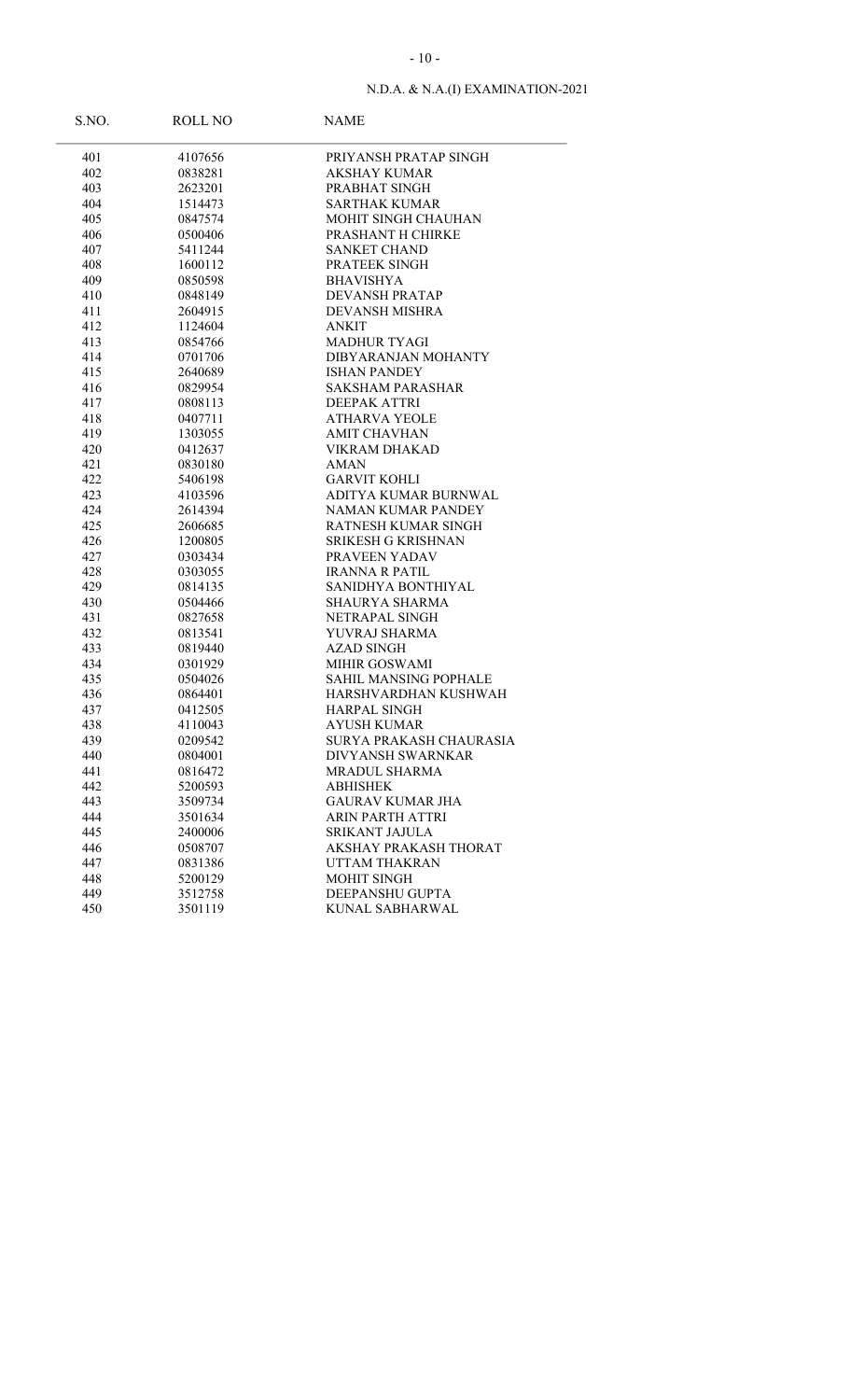| S.NO. | ROLL NO | <b>NAME</b>                   |
|-------|---------|-------------------------------|
| 451   | 0101261 | RISHIRAJSINH PARMAR           |
| 452   | 0821498 | UTKARSH SHEKHAWAT             |
| 453   | 3902871 | <b>ABHISHEK U HIREMATH</b>    |
| 454   | 0859871 | ATUL KUMAR                    |
| 455   | 0512554 | NIKHIL BHARAT KAPADNIS        |
| 456   | 4000160 | ARUN KUMAR V                  |
| 457   | 1109466 | RAHUL GODARA                  |
| 458   | 1413606 | <b>DEEPANSH PANDEY</b>        |
| 459   | 3512770 | <b>KABIR SINGH GILL</b>       |
| 460   | 0503546 | <b>CHAUDHARY SHUBHAM ANIL</b> |
| 461   | 3600017 | SHAURYA VERMA                 |
| 462   | 1529459 | <b>ABHISHEK KUMAR</b>         |
| 463   | 0820793 | <b>DEVASHISH KAPOOR</b>       |
| 464   | 0409599 | <b>SHIVAM CHOUHAN</b>         |
| 465   | 0846362 | <b>KARAN MALIK</b>            |
| 466   | 3900645 | <b>BASANAGOUDA</b>            |
| 467   | 1402301 | <b>RONIT MISHRA</b>           |
| 468   | 2408117 | <b>AKSHAJ T DEV</b>           |
| 469   | 0602266 | PARTHIB DUTTA                 |
| 470   | 3700123 | <b>AMAN KISHOR</b>            |
| 471   | 3403478 | <b>DEVANSH RAINA</b>          |
| 472   | 1004826 | PILLADA GIRI VENKAT           |
| 473   | 0805181 | SIDDHARTH MANN                |
| 474   | 0301726 | <b>DHEERAJ KUMAR</b>          |
| 475   | 0838239 | MAHARSHI KALITA               |
| 476   | 3502648 | <b>GAURAV KUMAR</b>           |
| 477   | 0513240 | MAHAJAN YASH AMOL             |
| 478   | 3513418 | PRABHJOT SINGH                |
| 479   | 0214958 | ARYAN                         |
| 480   | 0702540 | <b>NAVJOT SINGH</b>           |
| 481   | 2619430 | <b>JASMINDRA SINGH</b>        |
| 482   | 0509119 | ANAND PILLAI                  |
| 483   | 0509223 | <b>SHIVAM K DESHPANDE</b>     |
| 484   | 1902150 | <b>ABHYANAND KUMAR</b>        |
| 485   | 2645785 | SHIVANG AGNIHOTRI             |
| 486   | 0806061 | JAY CHOUDHARY                 |
| 487   | 1535302 | <b>AMAN KUMAR ROY</b>         |
| 488   | 1115310 | ADITYA KUMAR                  |
| 489   | 0508650 | <b>BHAIRY SIDDHARTHA</b>      |
| 490   | 1127998 | <b>VIMAL SINGH</b>            |
| 491   | 2613176 | KUMAR ADITYA SWAROOP          |
| 492   | 1104254 | <b>CHIRAG BHAL</b>            |
| 493   | 1005695 | PUNNA ASHOK SAI               |
| 494   | 0824692 | <b>SWOYAM SAHOO</b>           |
| 495   | 0234278 | <b>SAHIL YADAV</b>            |
| 496   | 0300681 | <b>KRITIKESH GAURAV</b>       |
| 497   | 4000158 | <b>ANSHU RAJ</b>              |
| 498   | 2638193 | <b>ANKUSH RAJ</b>             |
| 499   | 1401902 | <b>ATUL BISHT</b>             |
| 500   | 0807558 | <b>ANSH RANA</b>              |